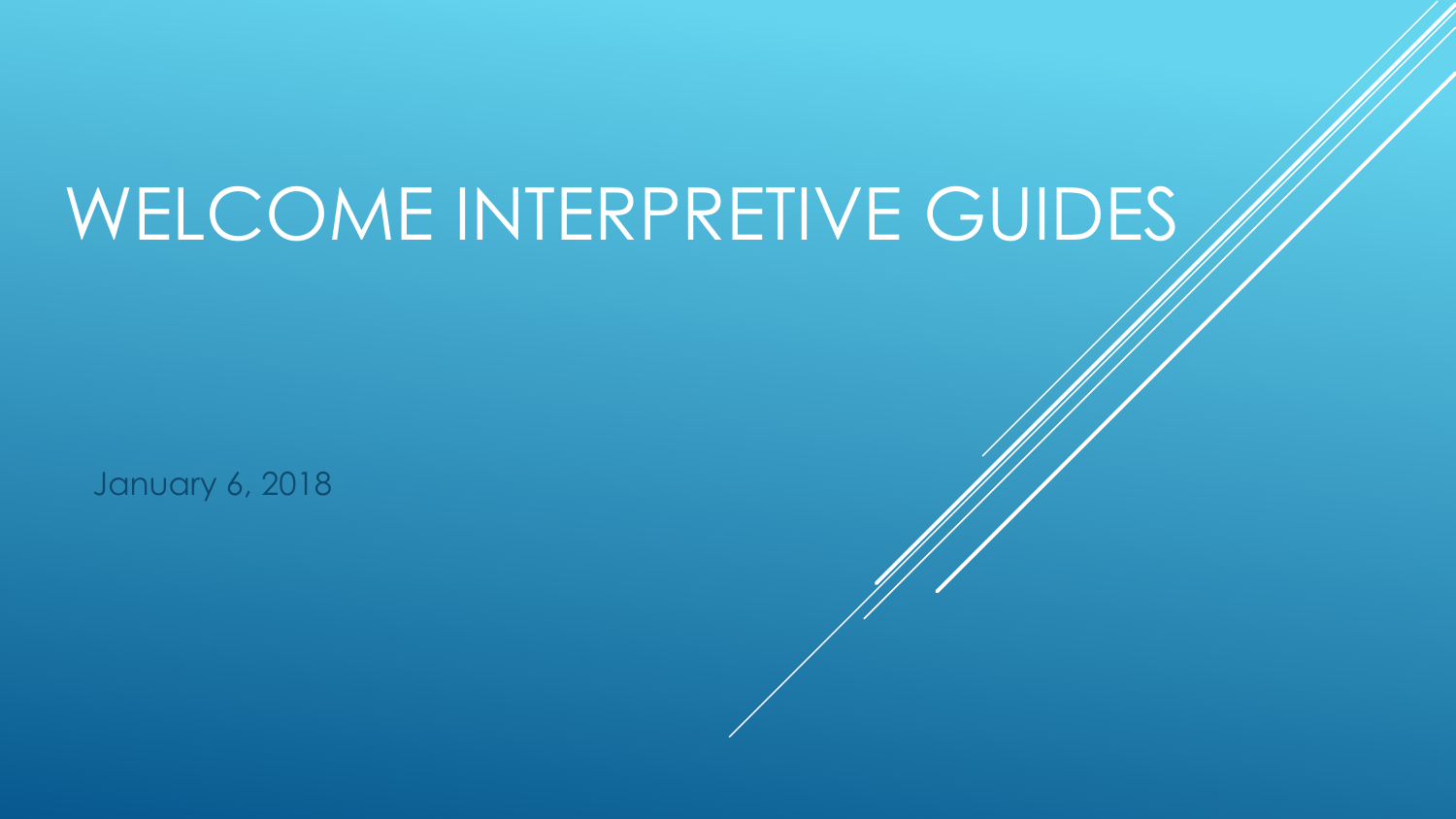# INTRODUCTIONS

- Please check the sheet and make sure your information is correct.
- **Everyone will get a copy after it is updated**
- Does everyone receive the googlegroup emails?
	- **Industry libertyinterpretiveguides@googlegroups.com**
- **Can everyone access the online calendar?**

| <b>VOLUNTEER</b><br>DAY | First        | Last        | Email                      | Phone        |
|-------------------------|--------------|-------------|----------------------------|--------------|
|                         |              |             |                            |              |
| Wednesday               | Sam          |             |                            |              |
|                         |              | Jones       | snjones8@asu.edu           |              |
|                         | Laura        | Carapellese | laucar23@gmail.com         | 602-300-7278 |
|                         |              |             |                            |              |
|                         | Evelyn       | Franklin    | autherk.lee56@gmail.com    | 602-466-5915 |
|                         |              |             |                            |              |
|                         | Arthur       | Franklin    | autherk.lee56@gmail.com    | 602-466-5915 |
|                         | Veronica     | Postel      | vpostel@yahoo.com          | 480-540-8988 |
|                         |              |             |                            |              |
| Saturday                |              |             |                            |              |
|                         | Sam          | Jones       |                            |              |
|                         | Meg          | Fucik       | megfucik@gmail.com         | 602-909-7300 |
|                         | Ford         | Doran       | forddoran@gmail.com        |              |
|                         | Loretta      | Meador      | lorimea2@gmail.com         |              |
|                         |              |             |                            |              |
|                         | Brenda       | Davis       | brenda93012@gmail.com      | 845-741-5986 |
|                         |              |             |                            |              |
| Sunday                  |              |             |                            |              |
|                         | Laura        | Irving      | Inirving0@gmail.com        | 623-640-3741 |
|                         | Shana        | Schaller    | okstategrI79@gmail.com     | 602-708-1940 |
|                         | Patrick      | Teetsel     | patrickteetsel@gmail.com   | 623-512-5607 |
|                         | Sara         | Gutierres   | sara.gutierres@asu.edu     |              |
|                         |              |             |                            |              |
| Fill Ins                |              |             |                            |              |
|                         | Alex         | Lake        | lakea5055@gmail.com        |              |
|                         |              |             |                            |              |
|                         | <b>Betty</b> | Miller      | godmother57@gmail.com      |              |
|                         |              |             |                            |              |
|                         | Rodie        | Purcell     | rodiepurcell1@gmail.com    |              |
| Staff                   |              |             |                            |              |
|                         |              |             |                            |              |
|                         | Laura        | Hackett     | LauraH@libertywildlife.org | 480-228-9174 |
|                         | Carol        | Suits       | csuits@q.com               | 480-296-3940 |
|                         | Terry        | Stevens     | buteo9@mac.com             | 602-317-9320 |
|                         |              |             |                            |              |
|                         | Megan        | Mosby       | megan@libertywildlife.org  | 602-390-1920 |
|                         | Jan          | Miller      | janm@libertywildlife.org   | 480-620-1551 |
|                         | Alex         | Stofko      | alexs@libertywildlife.org  | 623-687-4239 |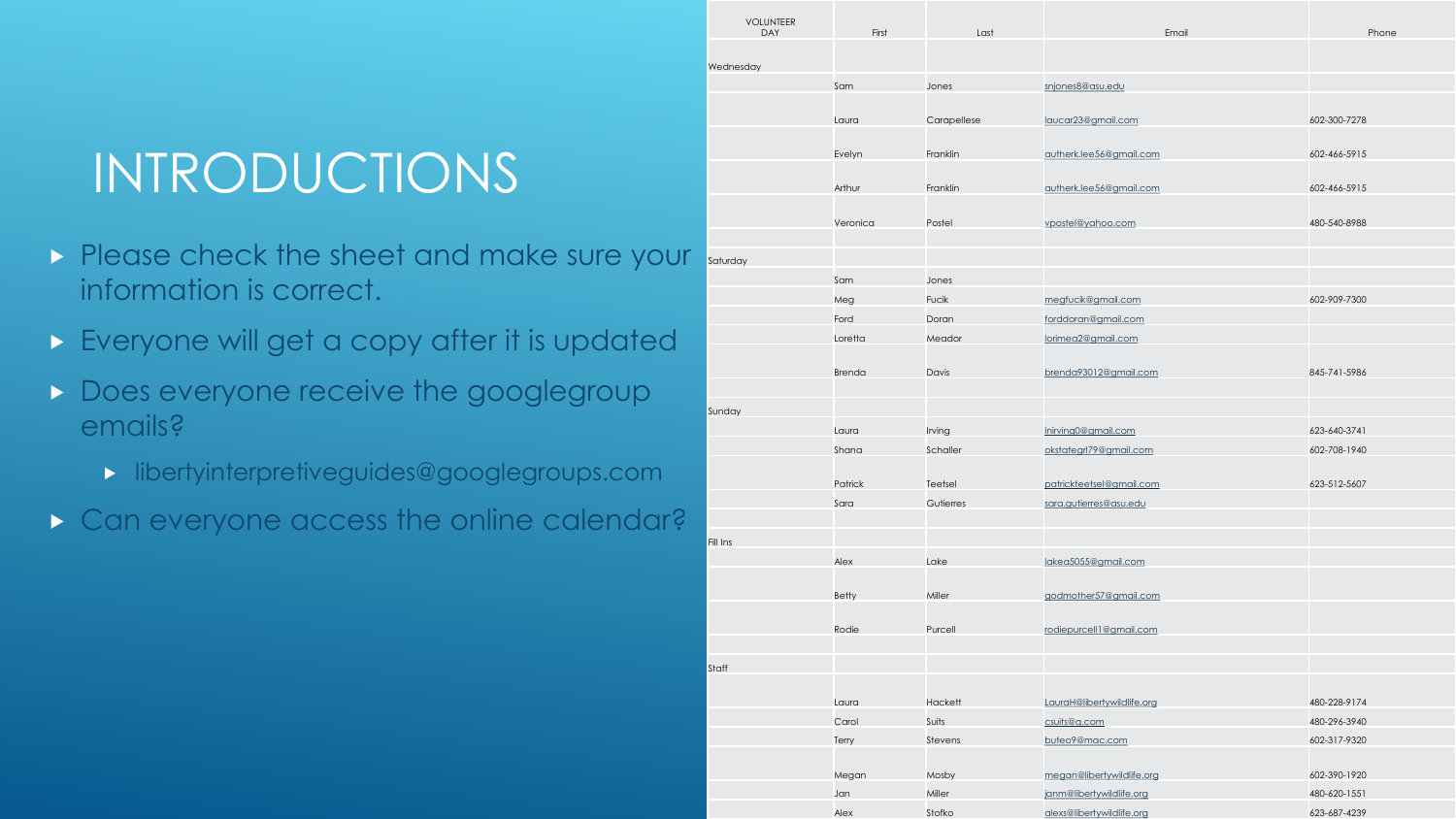# PLAN

- $\blacktriangleright$  Introductions
- Contact Info
- **Manual**
- **Destions**
- Set Up For Open Hours
- **Quick Tour Etiquette**
- **Final questions/comments**
- Ready to be open for visitors by 10am

 $\mathbf{d}$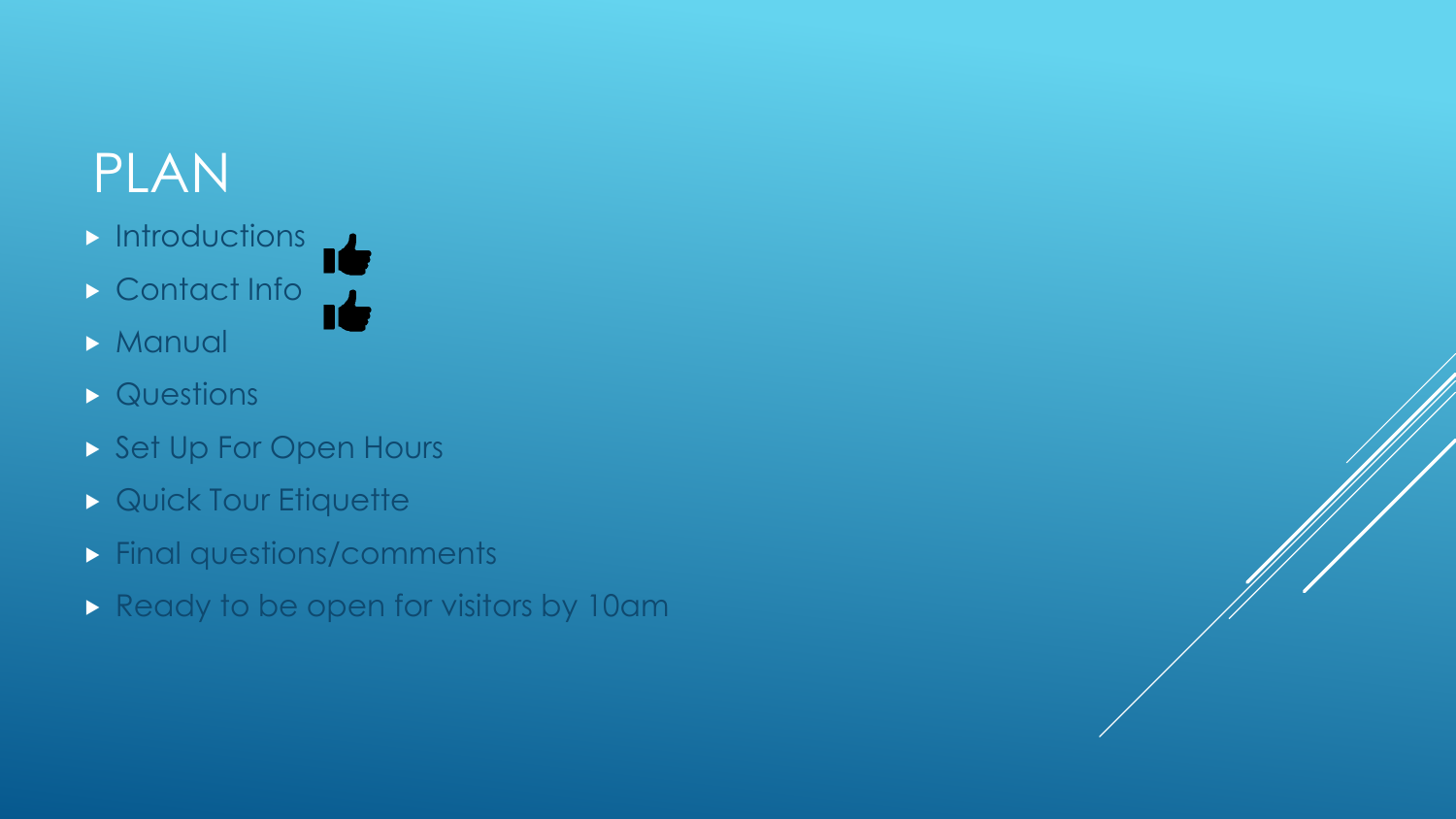#### WELCOME TO YOUR VOLUNTEER JOB AS AN

### INTERPRETIVE GUIDE AT LIBERTY WILDLIFE

| 1. Intro                    | pages 2                       |             |
|-----------------------------|-------------------------------|-------------|
| 2. About Liberty            | pages 2-6                     |             |
|                             | 3. Shift Duties               |             |
| a.                          | In season                     | pages 7-8   |
| b.                          | Summer season                 | pages 9     |
| 4. Set-Up                   | pages 10                      |             |
| 5. During Open Hours        | pages 10-11                   |             |
| 6. Close-Up                 | pages 11                      |             |
| 7. Commonly Used Forms      | pages 12                      |             |
| 8. Gift Shop and Inventory  | pages 12                      |             |
| 9. Computer and Spreadsheet | pages 13-18                   |             |
| 10.                         | <b>Credit Card Machine</b>    | pages 19-22 |
| 11.                         | <b>Bird Bios and QR codes</b> | pages 22    |
| 12.                         | Interactive Room              | pages 23    |
| 13.                         | <b>Education Trail</b>        | pages 23    |
| 14.                         | Various Information           | pages 24    |
| 15.                         | <b>Guide Contact Numbers</b>  | pages 25    |
| 16.                         | LW Programs                   | pages 26    |
| 17.                         | end                           |             |

# MANUAL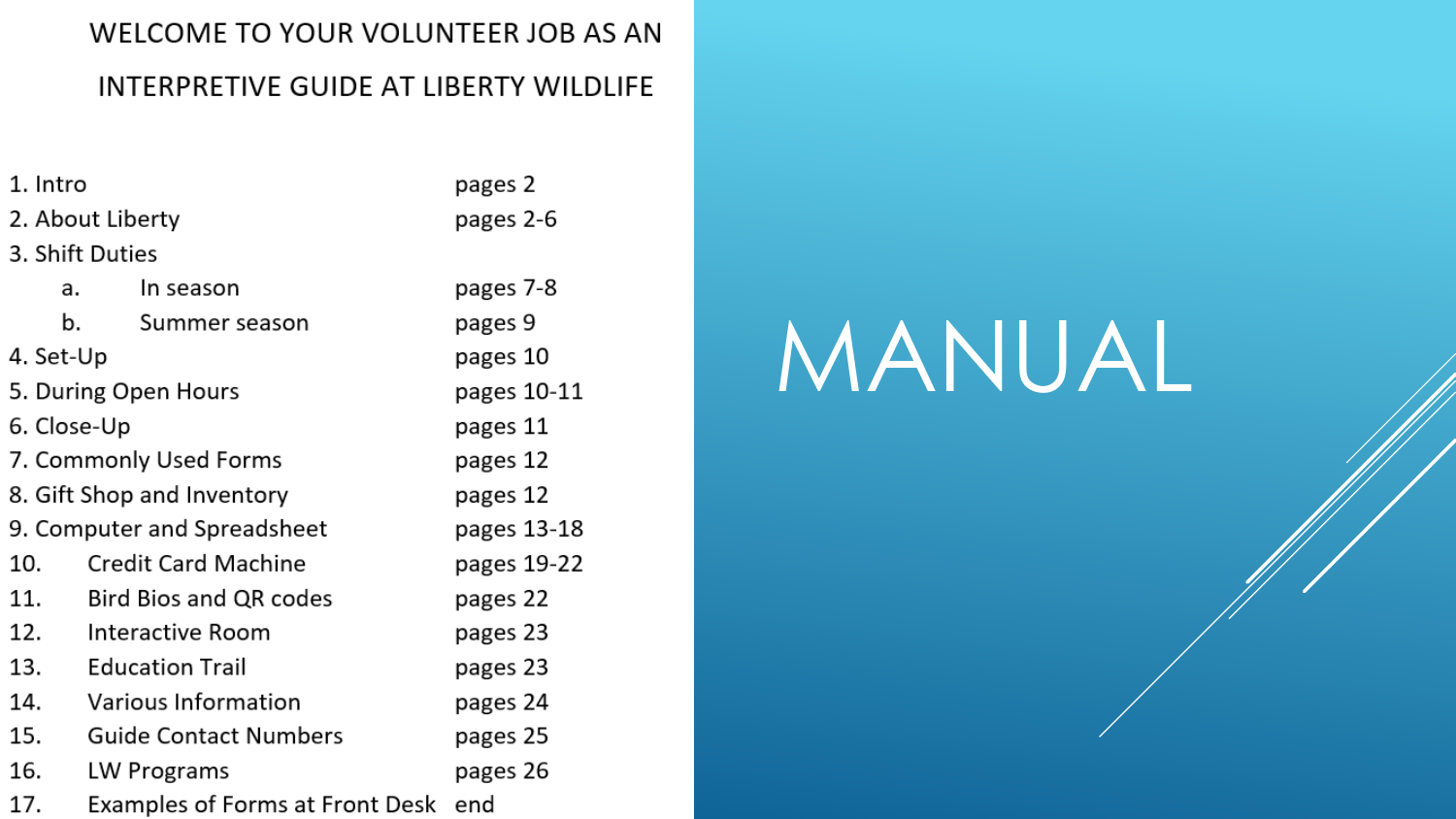#### $\triangleright$  Intro

Welcome to your role as an Interpretive Guide at Liberty Wildlife. In this public role, you are the face of Liberty Wildlife and therefore a lot rides on how you conduct yourself around our guests. Our visitors' feelings about Liberty Wildlife will have a lot of do about how they are treated by our volunteers. We've had a lot of positive feedback about how welcoming and knowledgeable our volunteers are and we want to keep that feedback coming. This manual is created to help you understand your job duties while you were working your shift at Liberty Wildlife. At any time, if you need any clarification or have any questions, please seek out a staff member.

Thank you for your time and dedication to help keep Liberty Wildlife's mission going.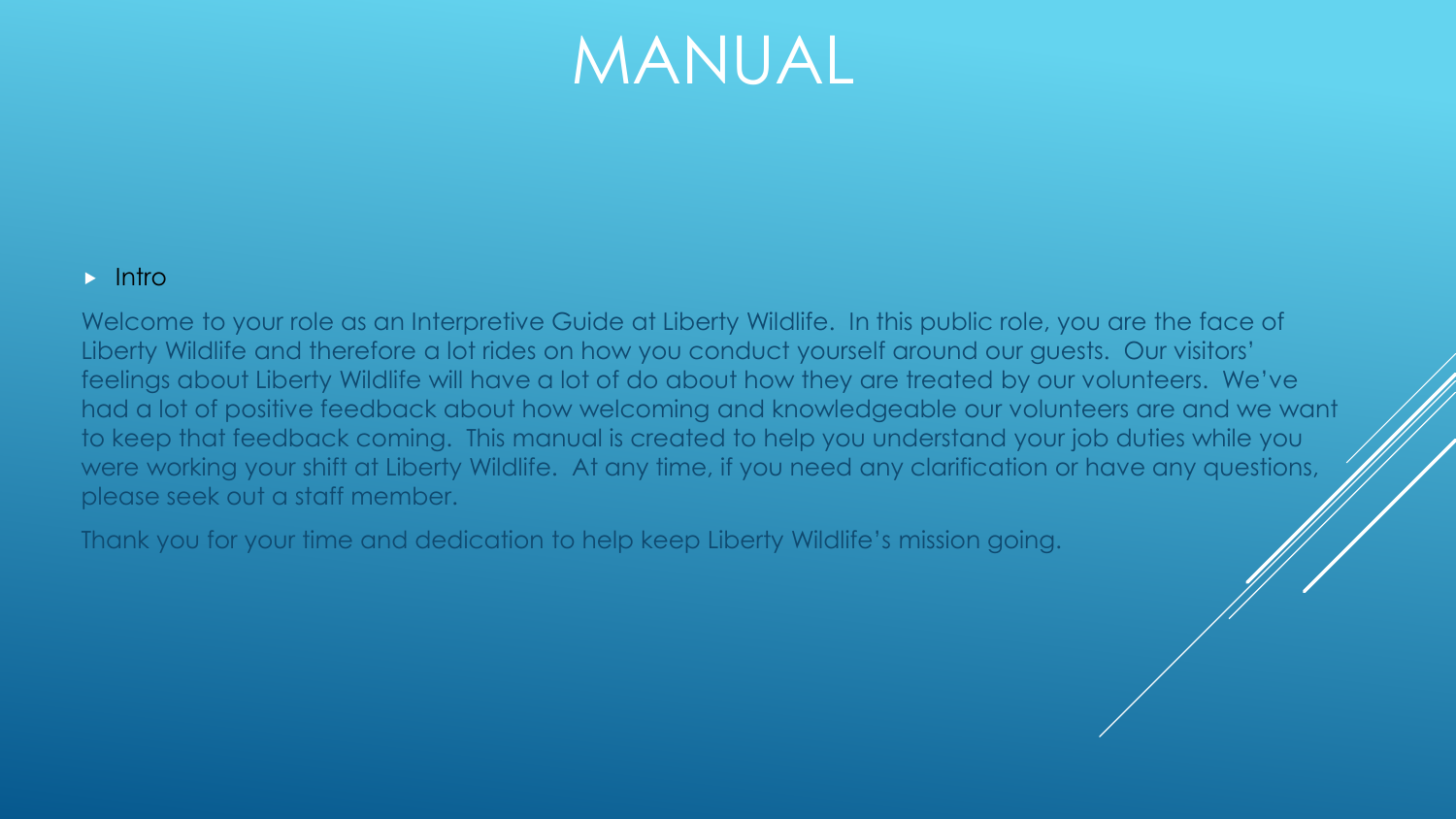

### **About Liberty**

- History, Mission etc
- $\triangleright$  Familiarize yourself with this information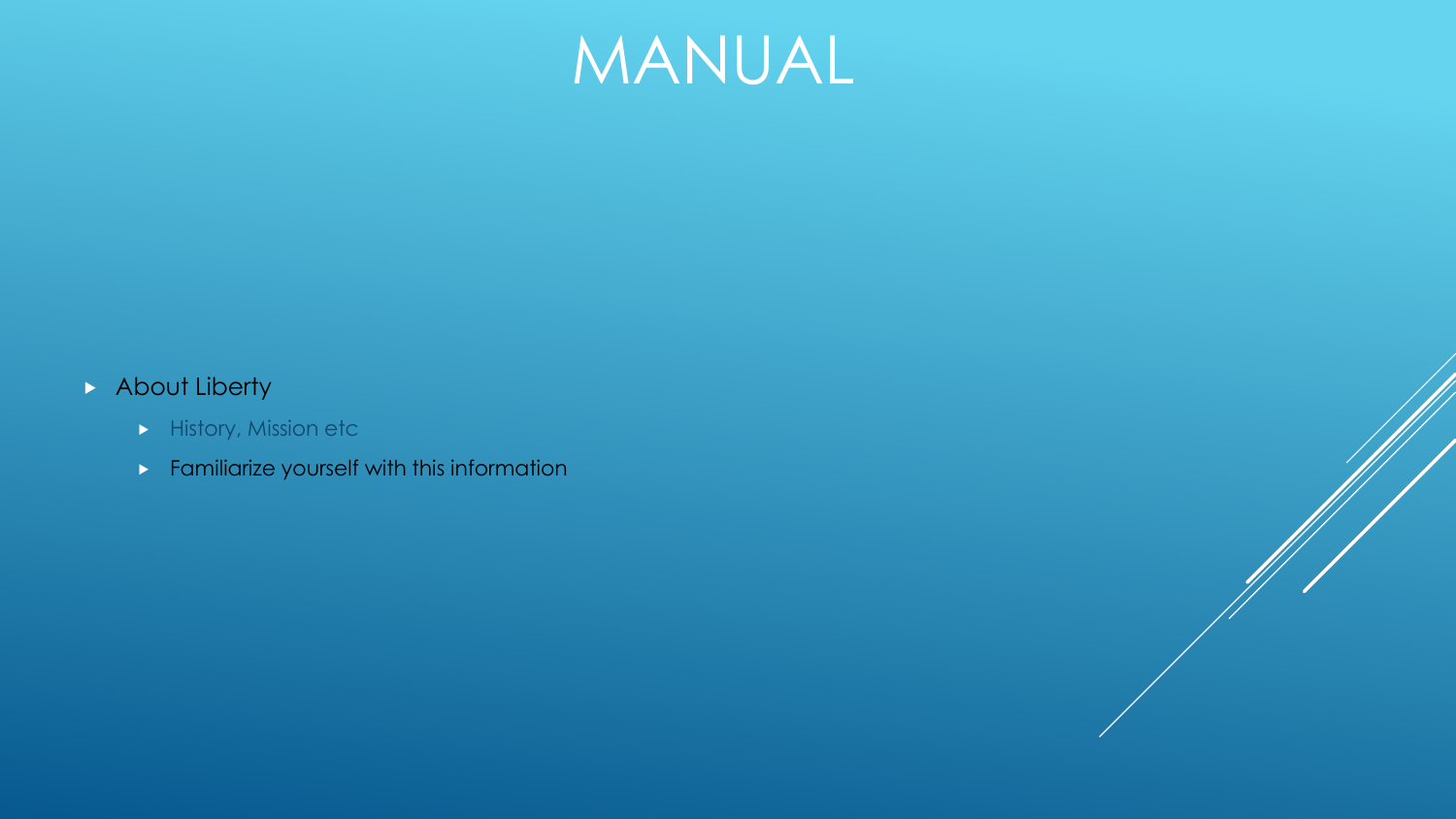#### ▶ Shift Duties

- **Shifts are Wed, Sat and Sun from 9:30-1:30.**
- Public are welcome to come in from 10-1. There is a show at the amphitheater at 11:15.
- ▶ We should have AT LEAST 3 IG's per shift.
- From 9:30 until opening, follow Set-Up Checklist in manual.
- Adults: \$6, Seniors and Vets: \$5, Students: \$4. Children 4 and under are free
- Make sure that one Interpretive Guide is in the Interactive Room at all times.
- At 1pm, usher guests out pleasantly and follow Close-up Checklist in Manual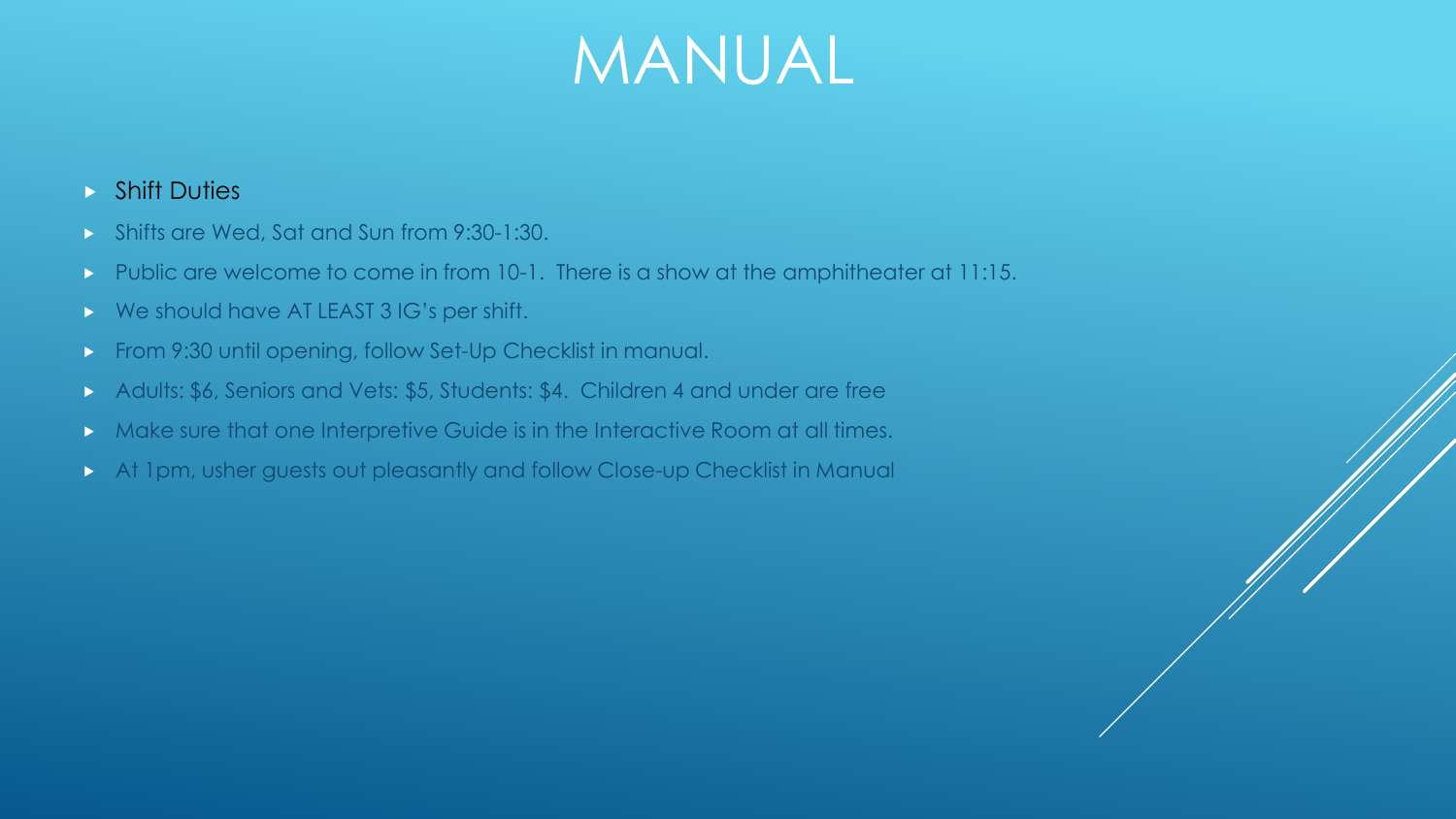

- Pre, During and Post Open Hours responsibilities
- $\blacktriangleright$  See handout

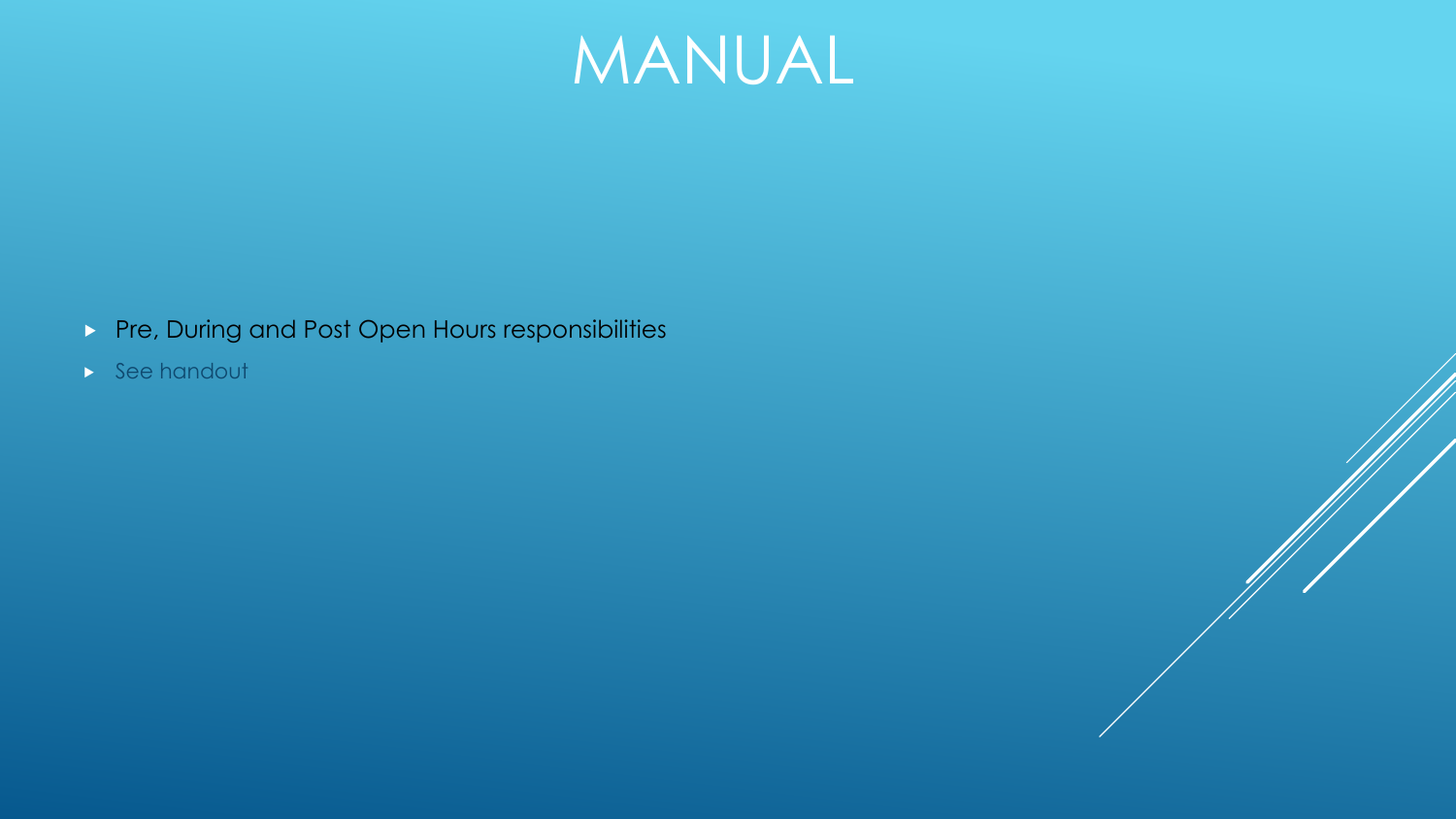# Common Forms Used by Guides

- **Den Hours double sided pamphlet**
- Visitor Release Form
- Sign in sheet
- Visitor Survey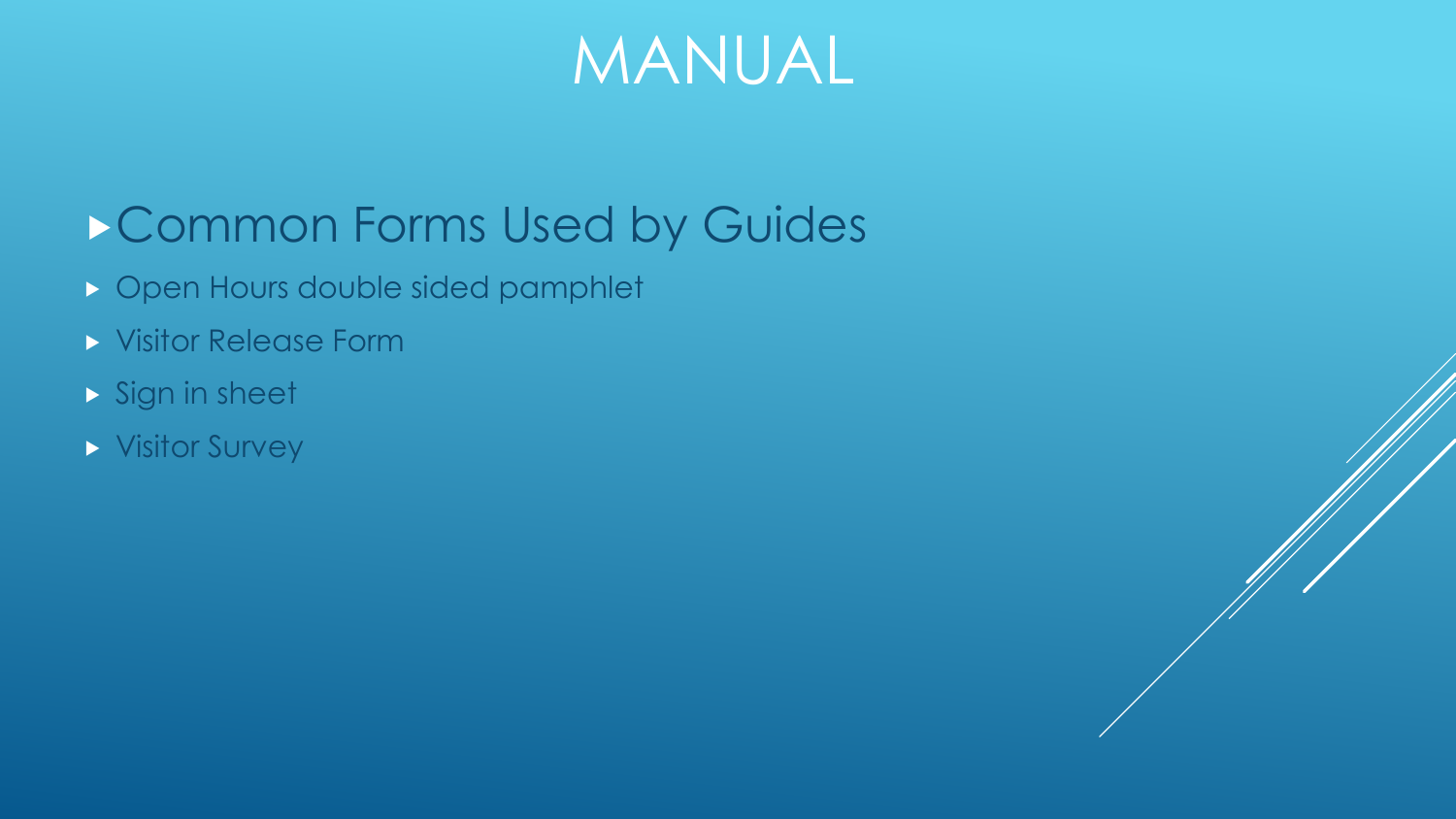

# Gift Shop and Inventory

We no longer have to keep tabs of inventory on the spreadsheet. Sam and Laura C will be taking control of that. We still need to add all items to our DAILY CASH COUNT SPREADSHEET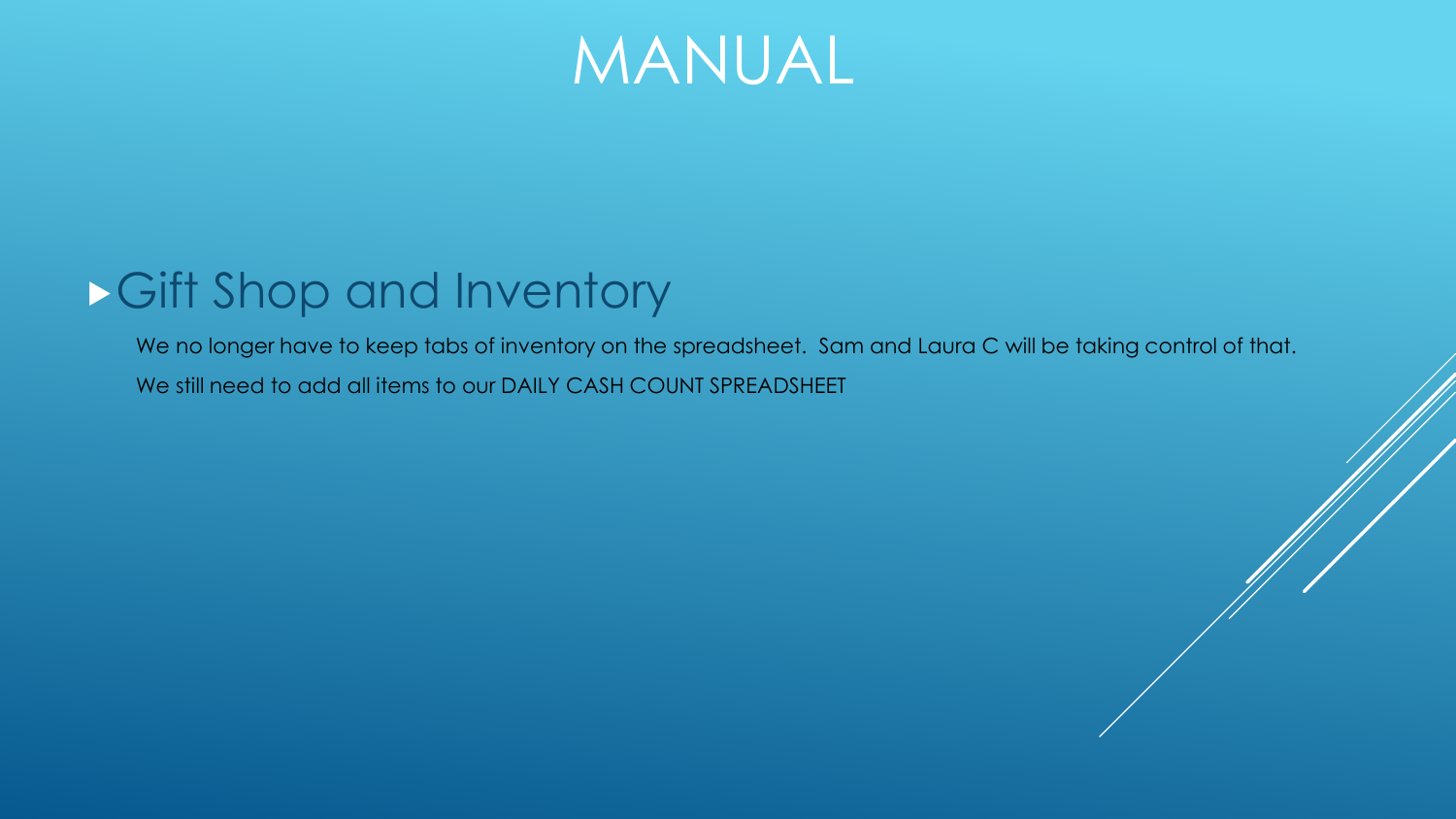

# Gift Shop and Inventory

| Reconciliation        |                        |          |                   |  |
|-----------------------|------------------------|----------|-------------------|--|
| <b>Beginning Cash</b> | \$<br>٠                |          | Total # attendees |  |
| Sales:                |                        |          |                   |  |
| # of attendees        |                        |          |                   |  |
|                       | Adult                  | Student  | Senior/Vet        |  |
|                       | ۰                      |          |                   |  |
|                       |                        |          |                   |  |
| Gift Shop             |                        | Quantity | Sales Price       |  |
|                       | earrings               |          |                   |  |
|                       | hat                    |          |                   |  |
|                       | cards                  |          |                   |  |
|                       | long sleeve gray       |          |                   |  |
|                       | small sleeve gray      |          |                   |  |
|                       | cards                  |          |                   |  |
|                       | necklace               |          |                   |  |
|                       | enter item description |          |                   |  |
|                       | enter item description |          |                   |  |
|                       | enter item description |          |                   |  |
|                       | enter item description |          |                   |  |
|                       |                        |          |                   |  |
|                       | Donational             |          |                   |  |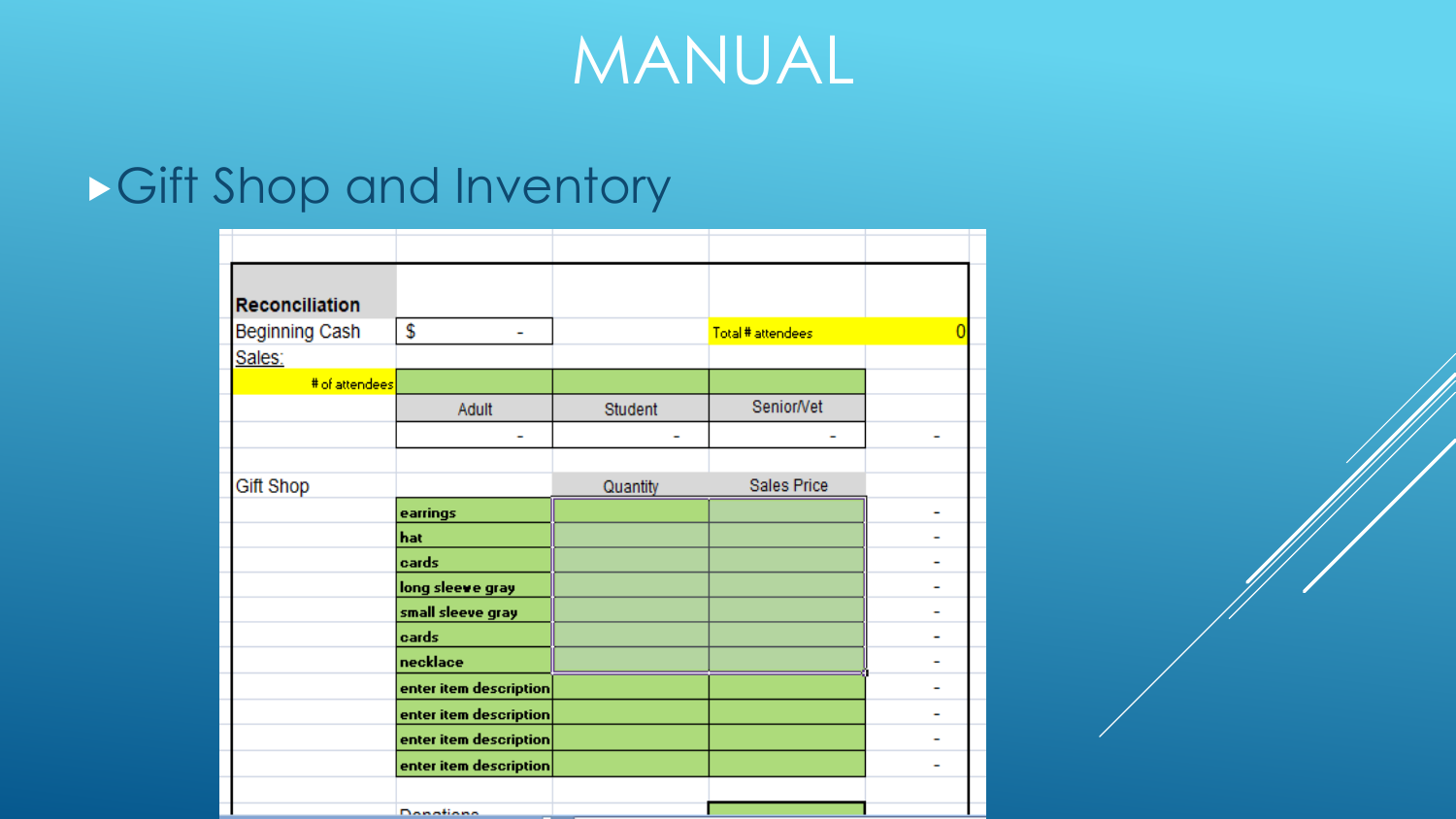

### **Computer and Spreadsheet**

### **HOW TO USE THE DAILY CASH COUNT SPREADSHEET**

This information will be in the manual with step-by-step picture instructions. When we go into the lobby to prep, we'll go over it together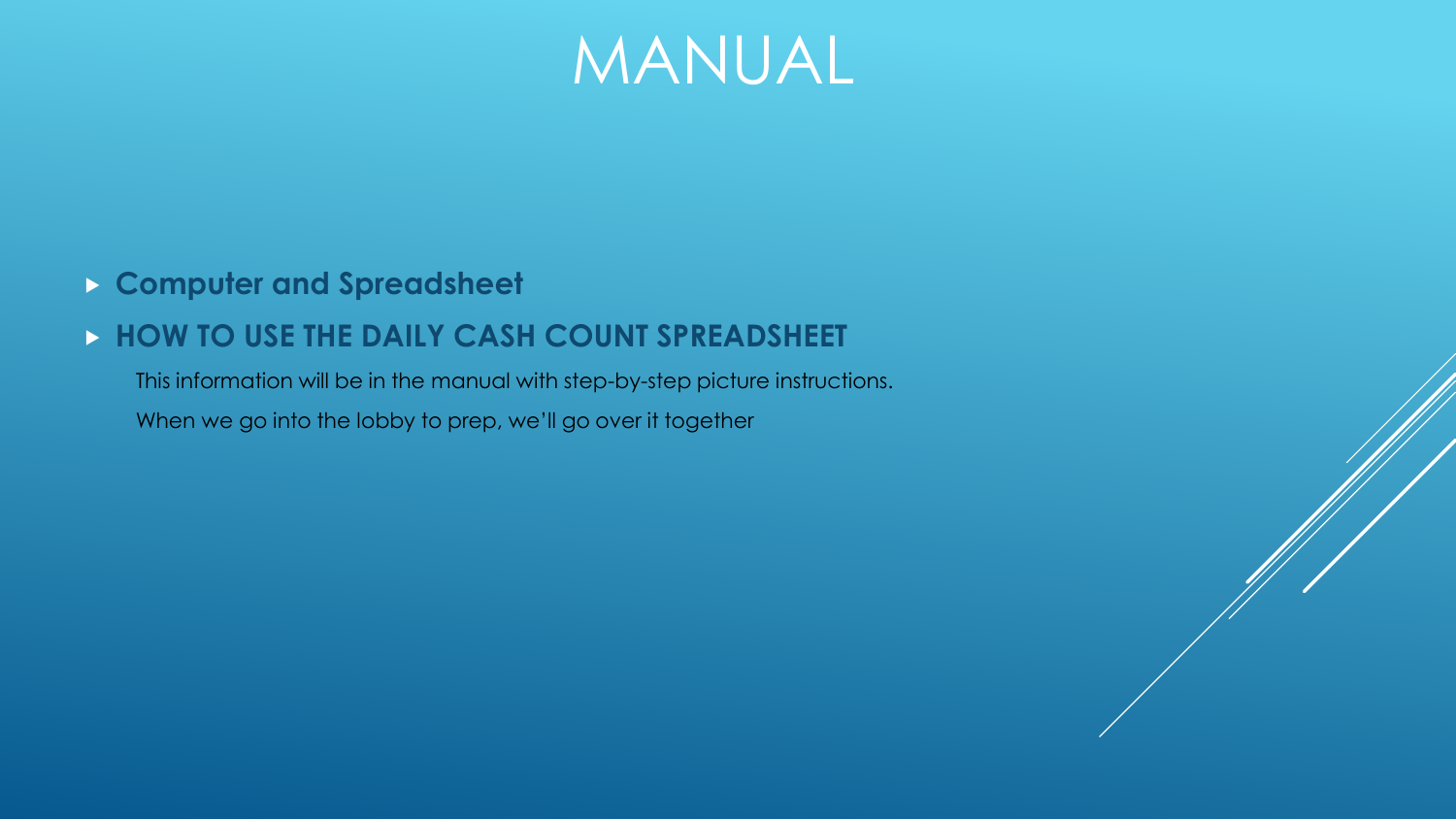### **Credit Card Machine**

This information will also be in the manual with step-by-step picture instructions.

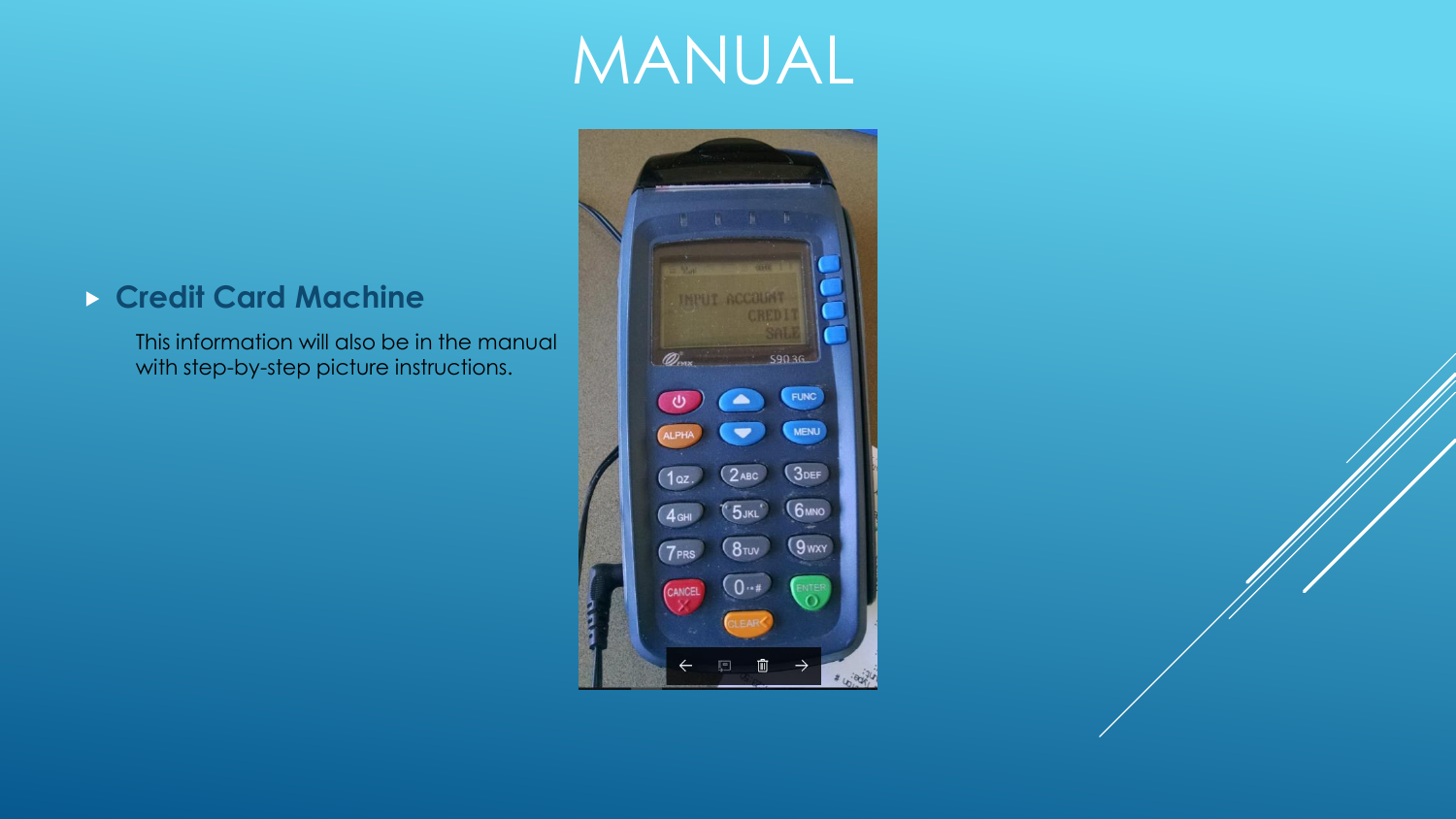# **Bird Bios and QR codes**

Currently we have 6 Bird Bio packets that we can hand out with a map and a lot of information about the birds on the trail

We also have QR codes on many of our birds' enclosures.

If guests do not have a QR reader on their phone already, tell them they can download an app on their phones

When they are on the trail, they open their app and aim the camera at the QR code. Information about that animal will come up on their screen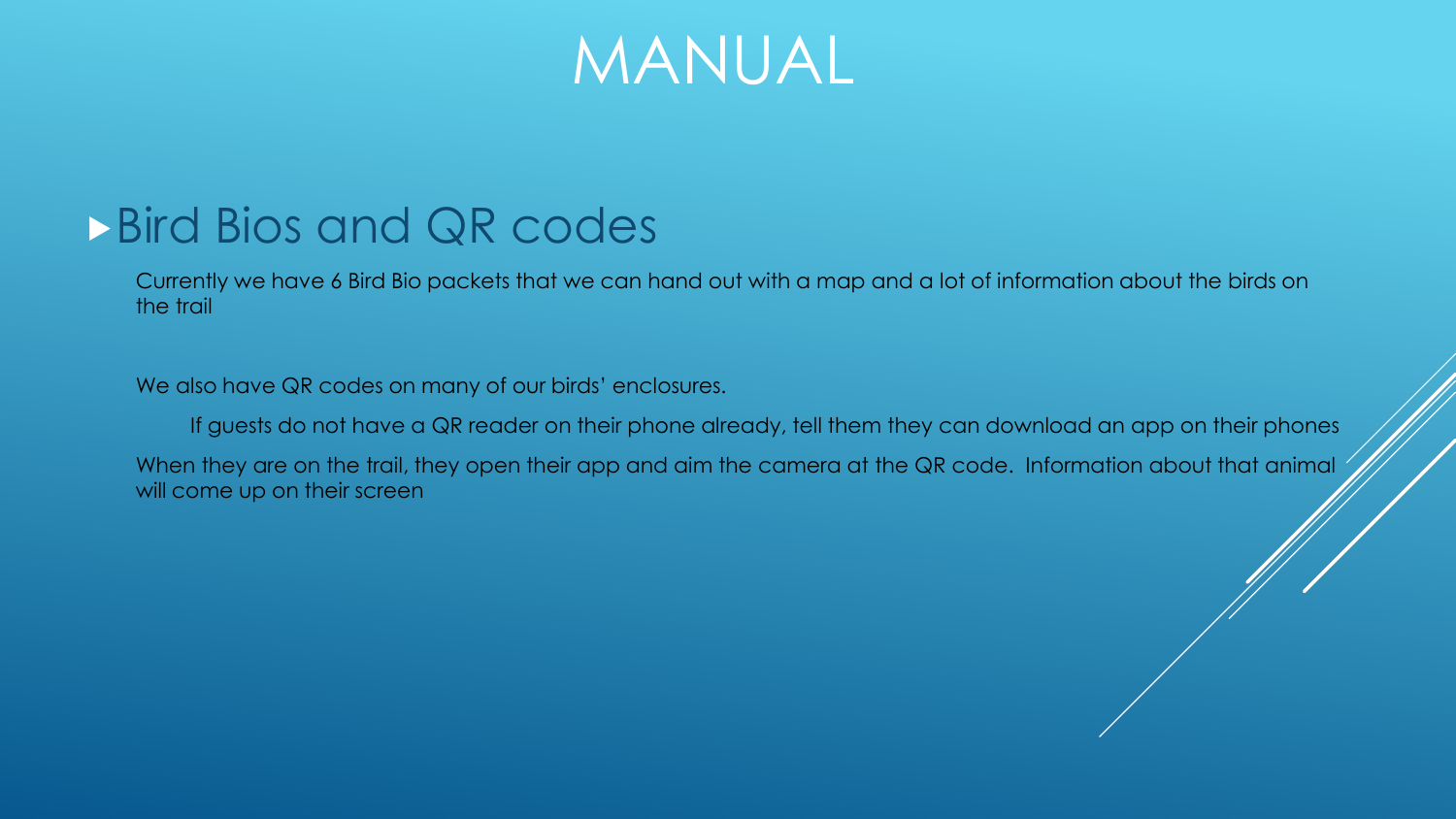

# **Interactive Room**

There is a lot going on in this room

- SmartBoard
- Video Monitors
- X-ray Machine
- **\*** Touch Table
- Activity centers (vision, talons, feathers, beaks)
- \* Reading and coloring nook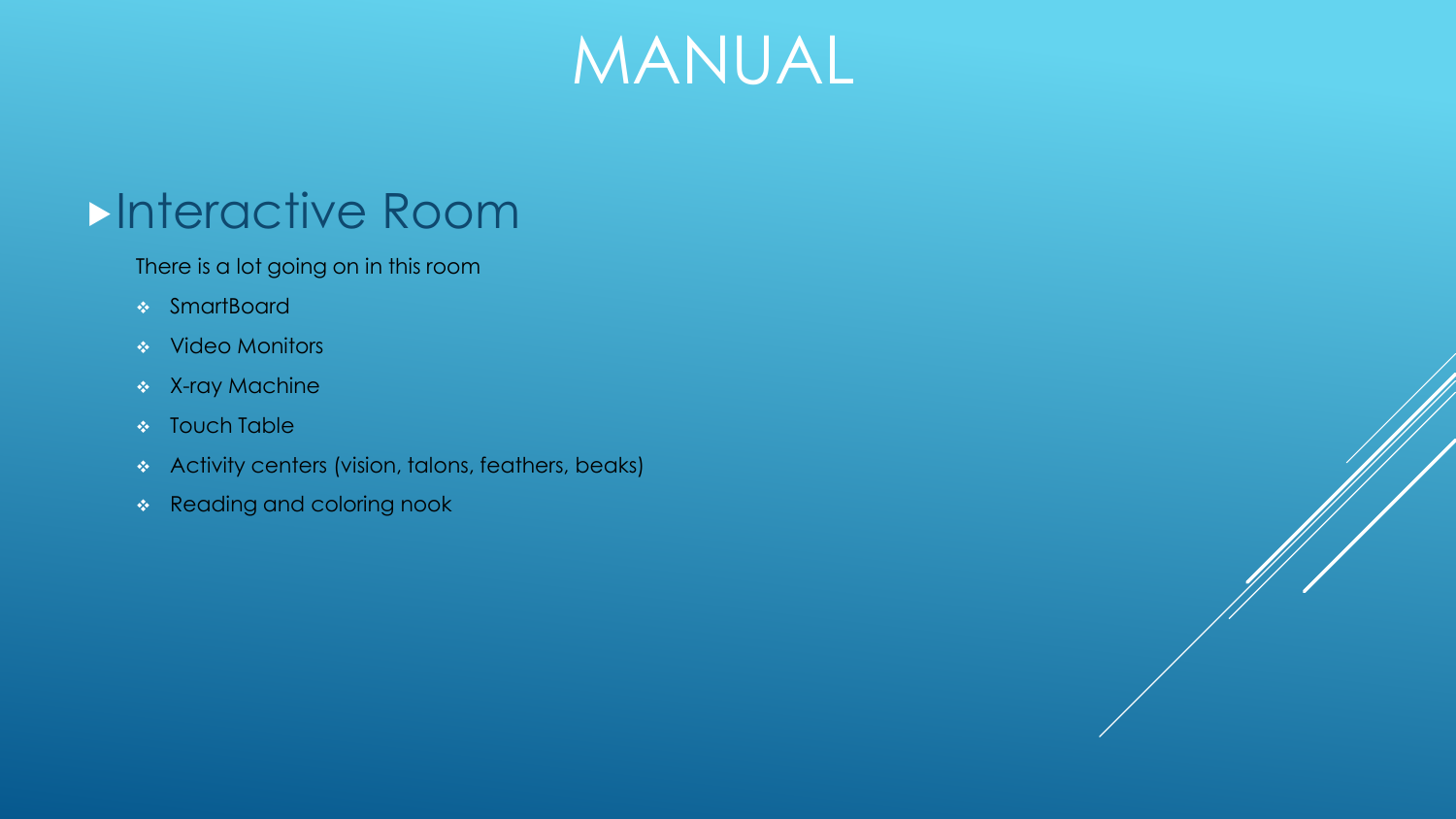

# **CREATURES!!!! Snakes, lizards, birds, mice, arachnids, OH MY!!!!!**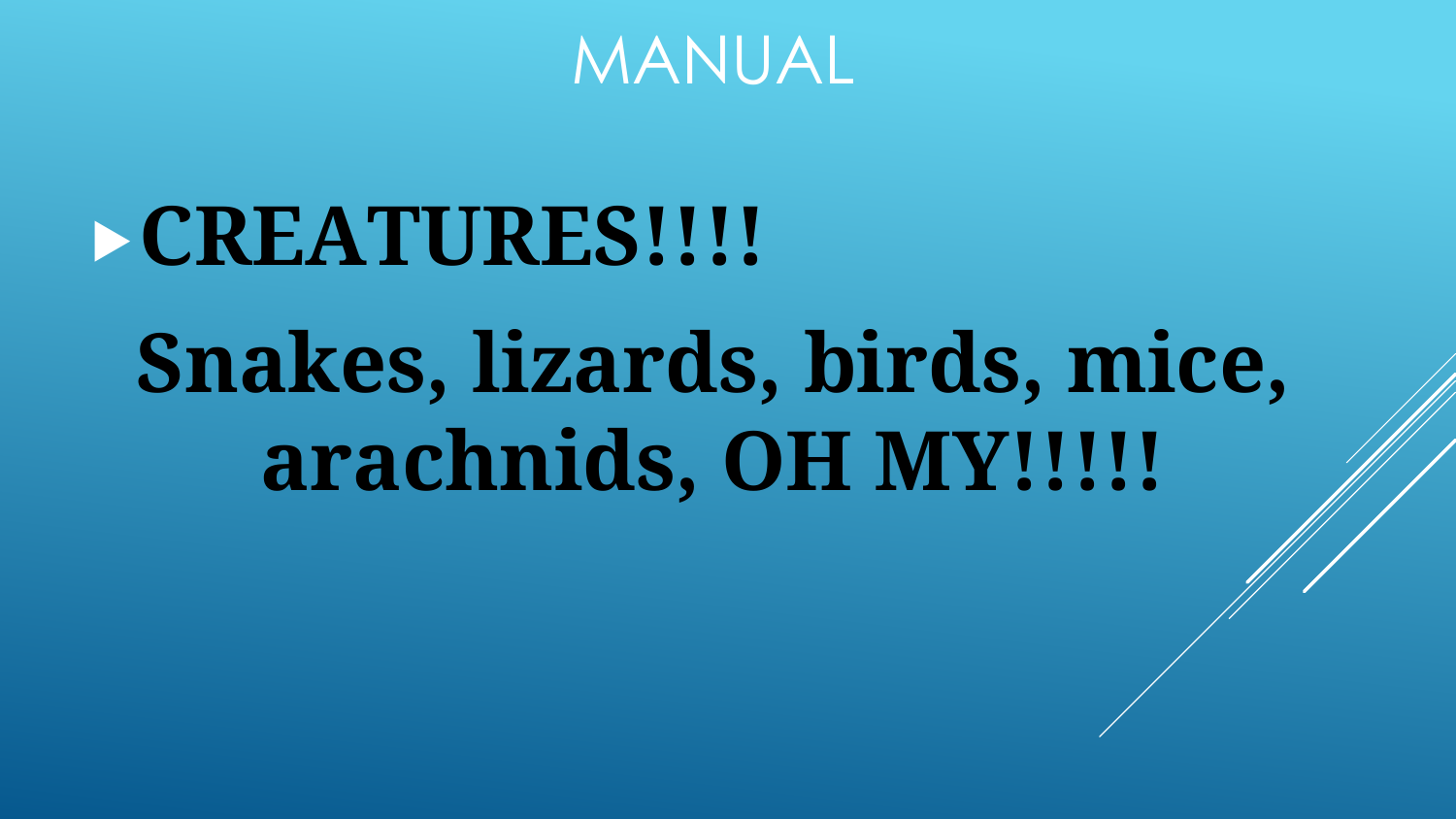

# **Education Trail**

If we have enough guides that some are able to wander, head out to wherever the guests are

- Off umbrellas on hot days
- **Explain QR codes**
- Bring Bird Bios
- Children's Trail Challenge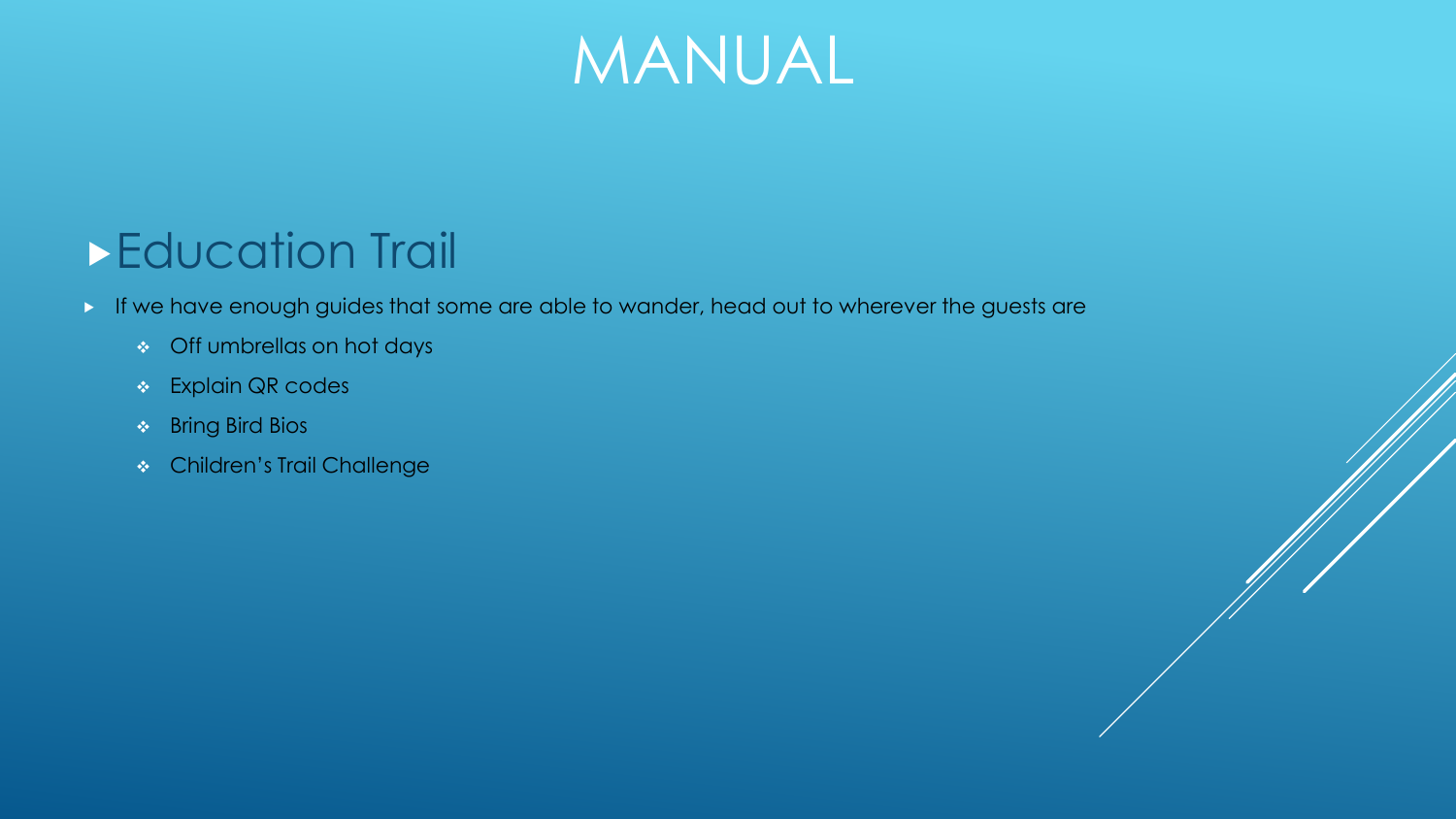

# **Trail Challenge (see back of manual for copies)**

- $\triangleright$  We have two versions 1 for 3<sup>rd</sup> grade and under, the other 4<sup>th</sup> grade and up
- $\triangleright$  Kit with clipboards, pencils, stamps, etc is in the cabinet in lobby
- **Familiarize yourself with the answers so you can help if possible**
- $\triangleright$  Offer stamps to kids for completing as much as they can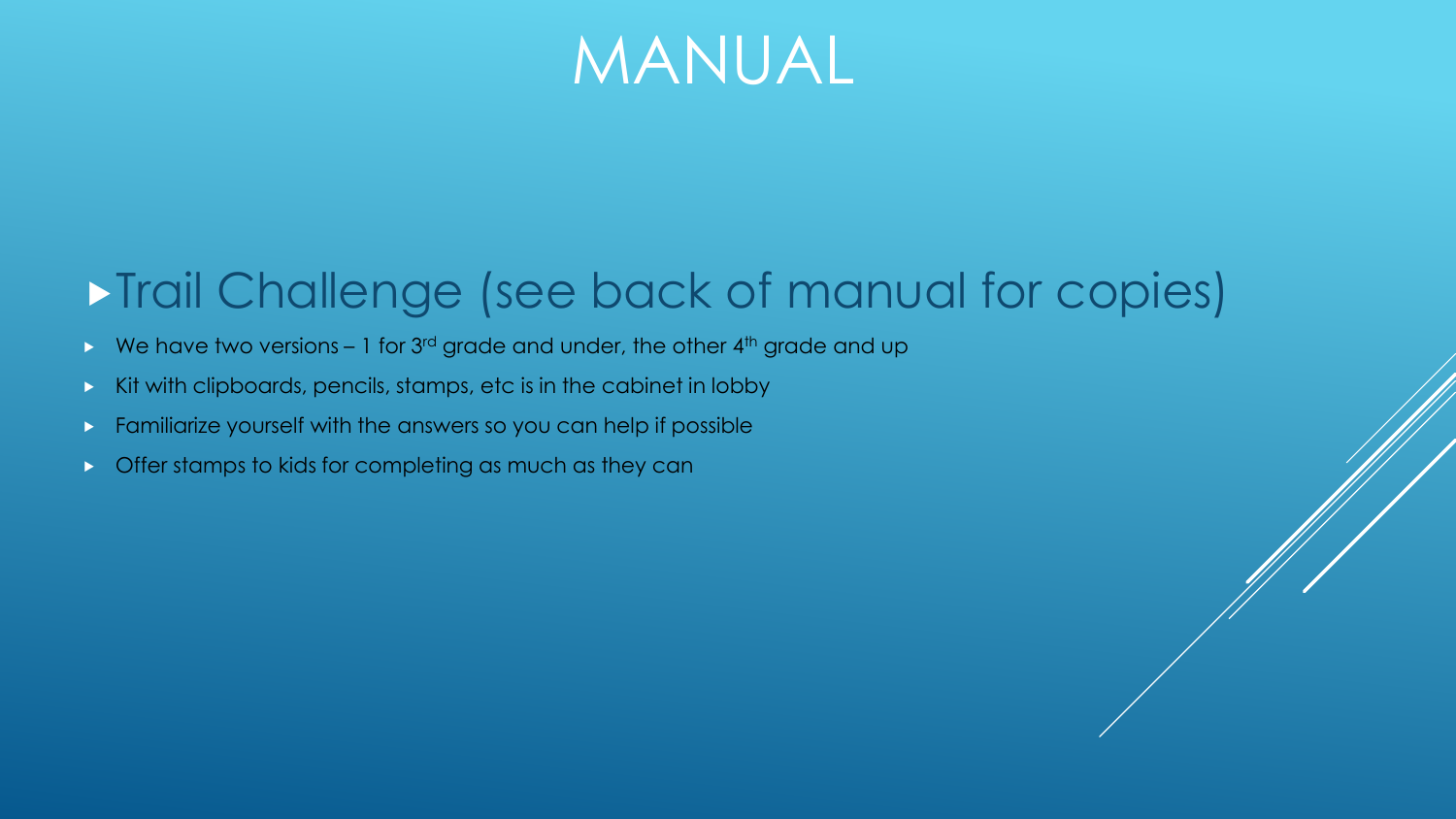

### **Free Passes**

**Two kinds of "free admissions" that guests can have** 







# Free admission to **Liberty Wildlife** for up to 6 guests

For open dates and hours see www.libertywildlife.org or call 480-998-5550



2600 E. Elwood St, Phx AZ 85040 Value \$36 Expires October 31, 2018

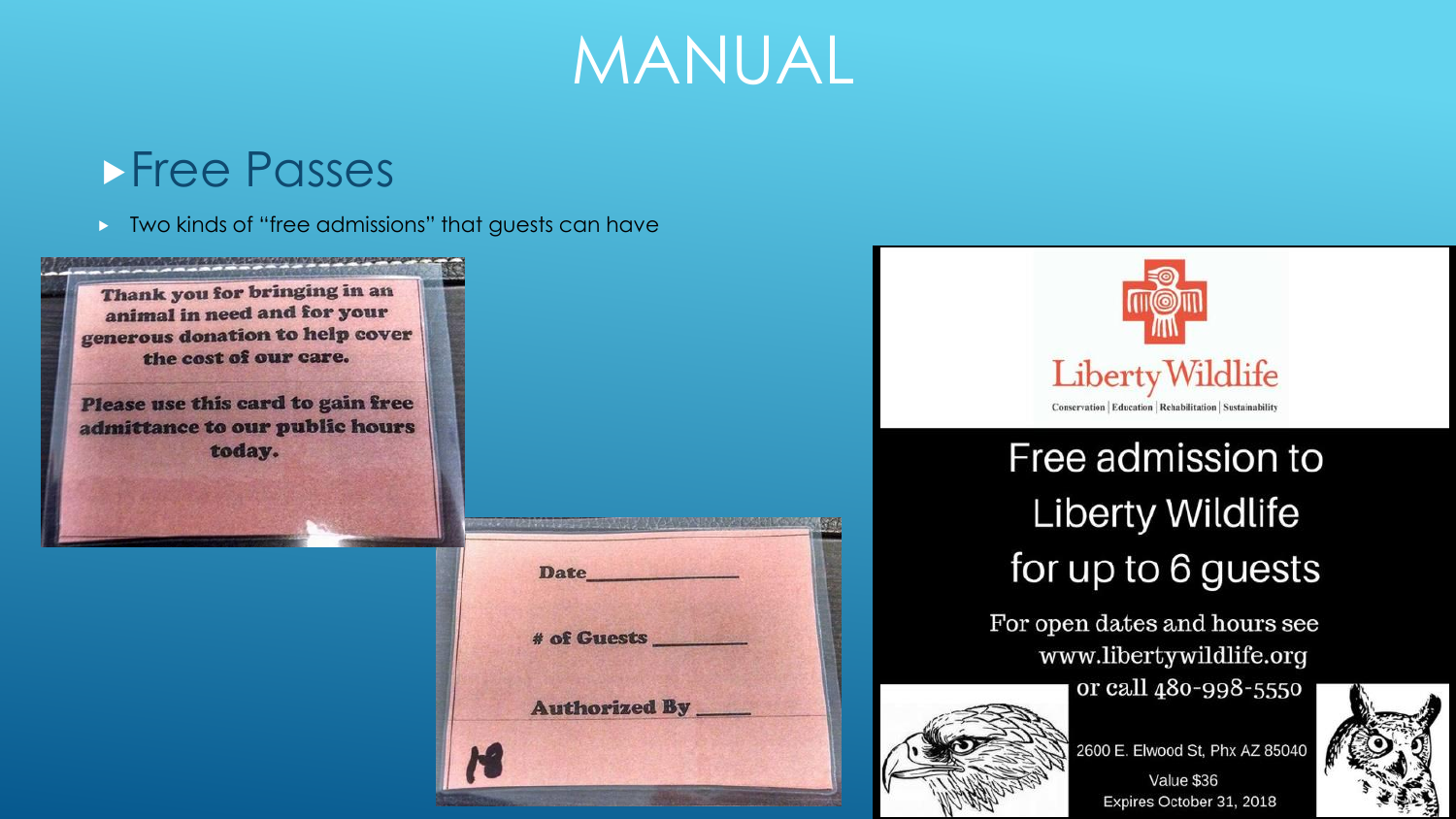

# LW Programs

- Let guests know what our program is that day (talk with the Ed team members beforehand if you aren't sure)
- Share the fliers I email
- Let guests know to find us and more info on Facebook and our webpage
	- $\triangleright$  Hand out my card for Ed programs/Field trip requests
	- **Hand out Carol's card for volunteer inquiries**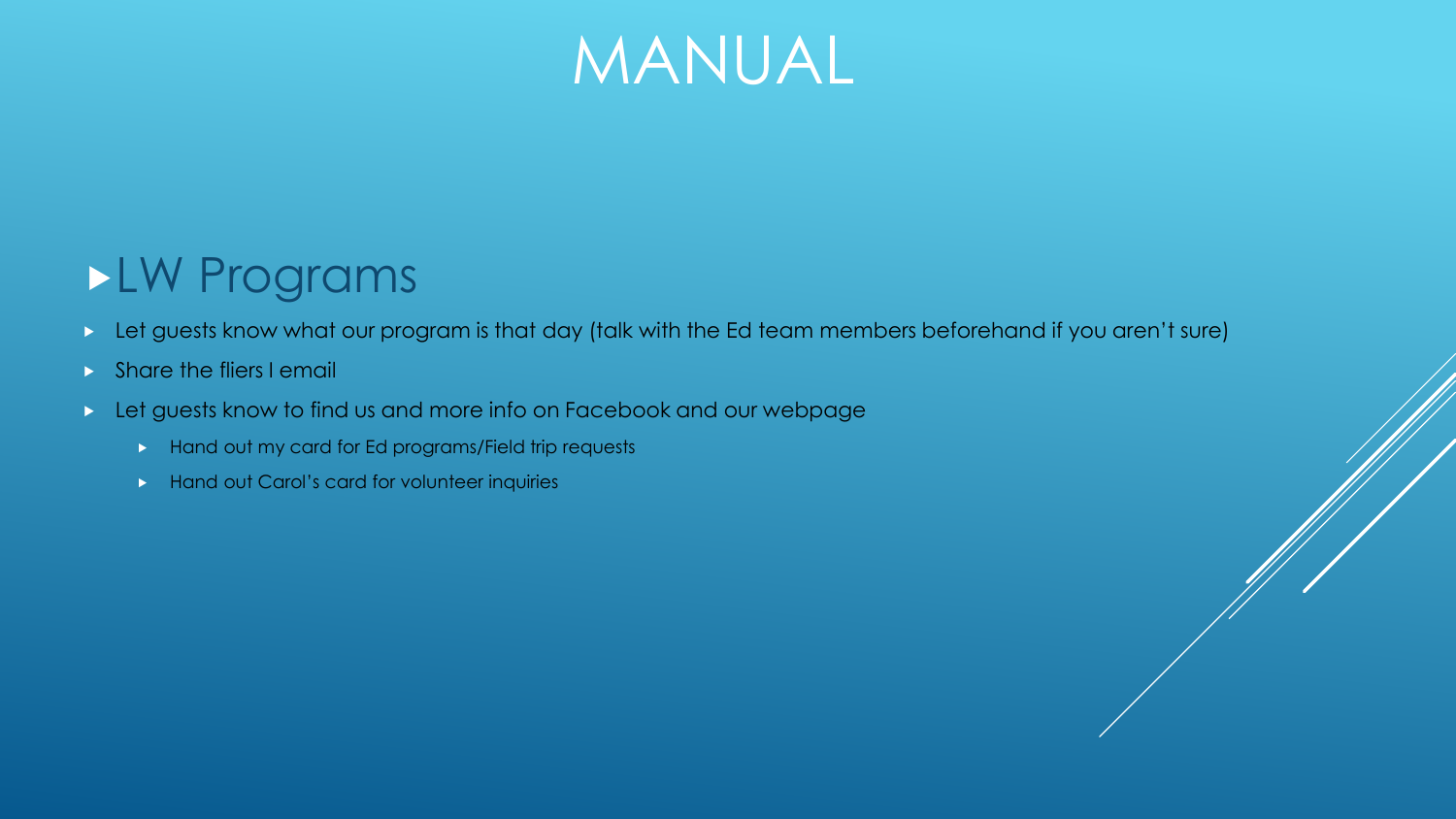

# If you have one, there's a good chance that someone else has that same question too!!!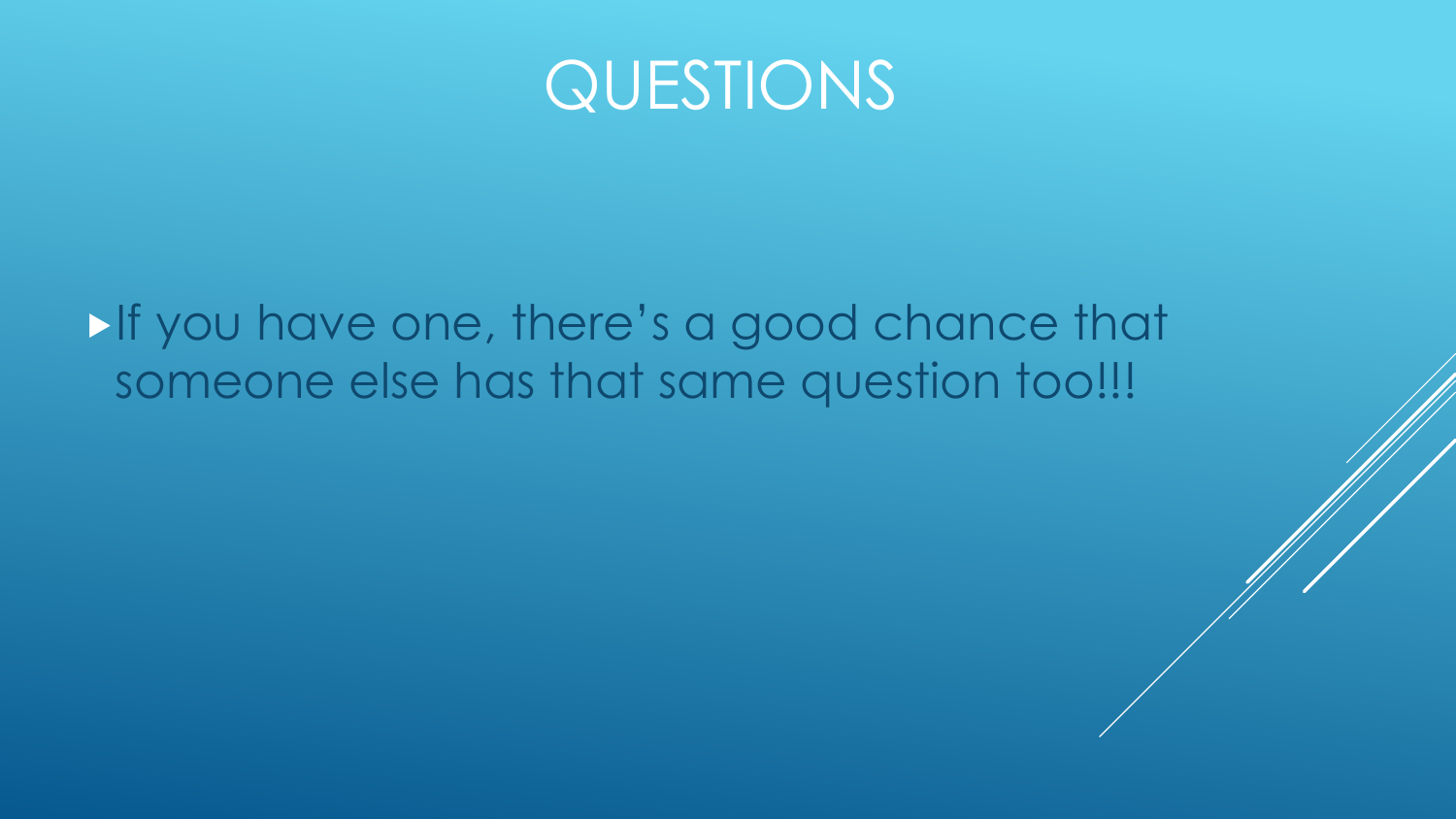### Team Lead

- We'd like to have a team lead for each open hours day
- **That person would be able to troubleshoot issues and be the main point person for the day.**
- **They would report to Laura/Carol with any concerns**